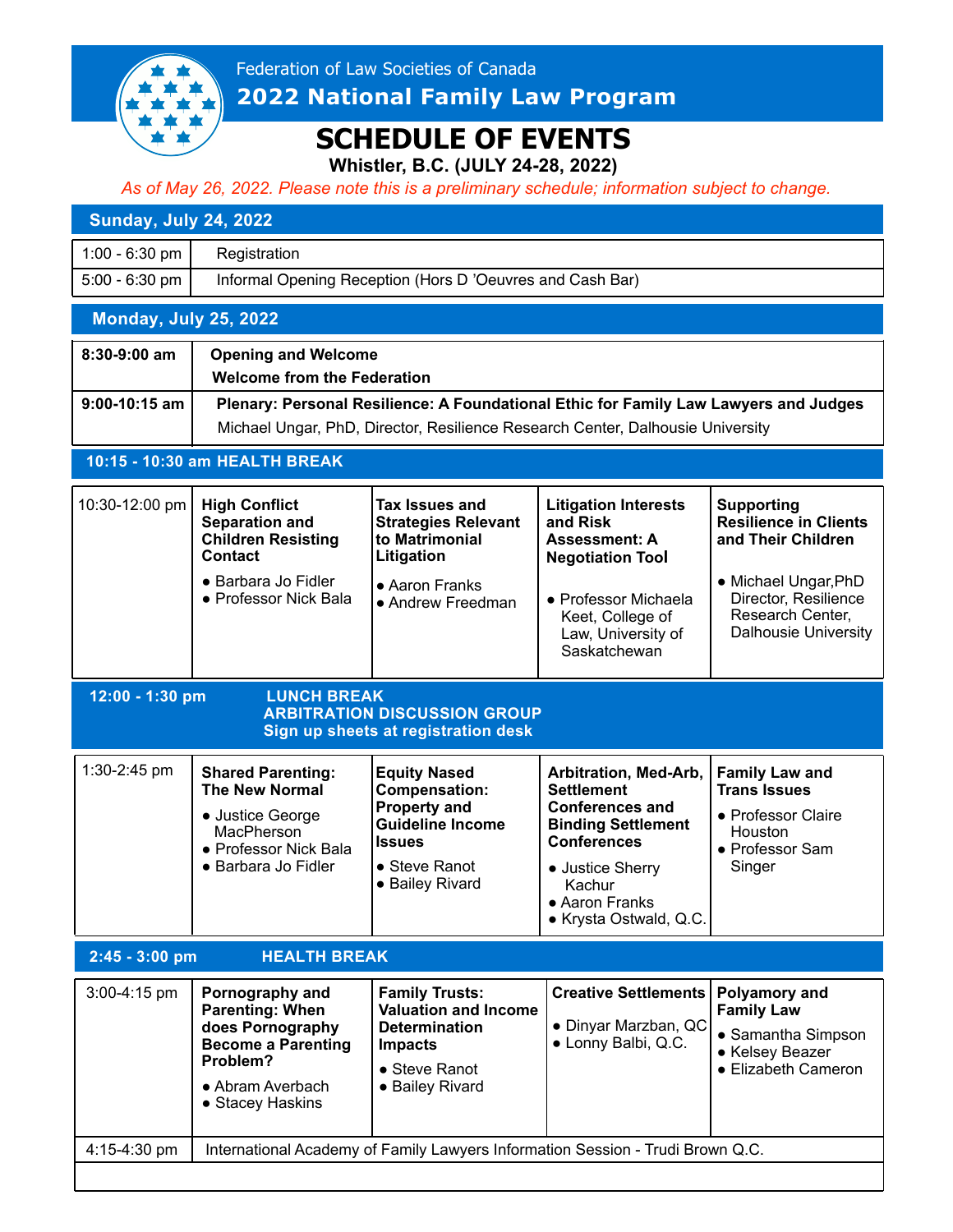

*Please note this is a preliminary schedule; information subject to change.*

# **Tuesday, July 26, 2022**

| 8:30-8:45 am                            | <b>Opening Announcements</b>                                                                                   |                                                                                                                                                                   |                                                                                                                                         |                                                                                                           |
|-----------------------------------------|----------------------------------------------------------------------------------------------------------------|-------------------------------------------------------------------------------------------------------------------------------------------------------------------|-----------------------------------------------------------------------------------------------------------------------------------------|-----------------------------------------------------------------------------------------------------------|
| 8:45-10:00 am                           | <b>PLENARY: Technology and Domestic Violence</b><br><b>Steven Bradley</b>                                      |                                                                                                                                                                   |                                                                                                                                         |                                                                                                           |
| 10:00 - 10:15 am                        | <b>HEALTH BREAK</b>                                                                                            |                                                                                                                                                                   |                                                                                                                                         |                                                                                                           |
| 10:15-11:30 am                          | The Outliers:<br><b>Child Support</b><br><b>Beyond the Basics</b><br>• Christine Murray<br>• Elizabeth Stewart | <b>Al and Family Law</b><br>• Professor Amy J.<br>Schmitz                                                                                                         | <b>Evidence Issues in</b><br><b>Family Law</b><br>• Justice Stan Sherr<br>• Justice Sherry<br>Kachur                                    | <b>Ethics and</b><br><b>Professional</b><br><b>Responsibility</b><br>• David Day, QC<br>· Trudi Brown, QC |
| <b>HEALTH BREAK</b><br>11:30 - 11:45 am |                                                                                                                |                                                                                                                                                                   |                                                                                                                                         |                                                                                                           |
| 11:45-1:00 pm                           | <b>Child Support</b><br>for Adult<br><b>Children</b><br>• Maxine Kerr<br>• Grant Gold                          | <b>Family Violence</b><br>from a Legal<br>Perspective: Where<br>Are We One Year<br>Out?<br>• Kathy Batycky<br>• Shelley Hounsell-<br>Gray, QC<br>• Robin Trombley | <b>Best Practices for</b><br><b>Presentation of</b><br><b>Minority Cultural</b><br><b>Factors</b><br>• Terry Singh<br>• Andy Hayher, QC | <b>Ethics, Advocacy</b><br>and LGBTQIA2S+<br>• Professor Samuel<br>Singer<br>• Susan Lightstone           |
| 1:00 pm -<br>evening                    | <b>RECESS</b>                                                                                                  |                                                                                                                                                                   | Refer to www.flsc.ca/national-family-law-program/ for tourist information.                                                              |                                                                                                           |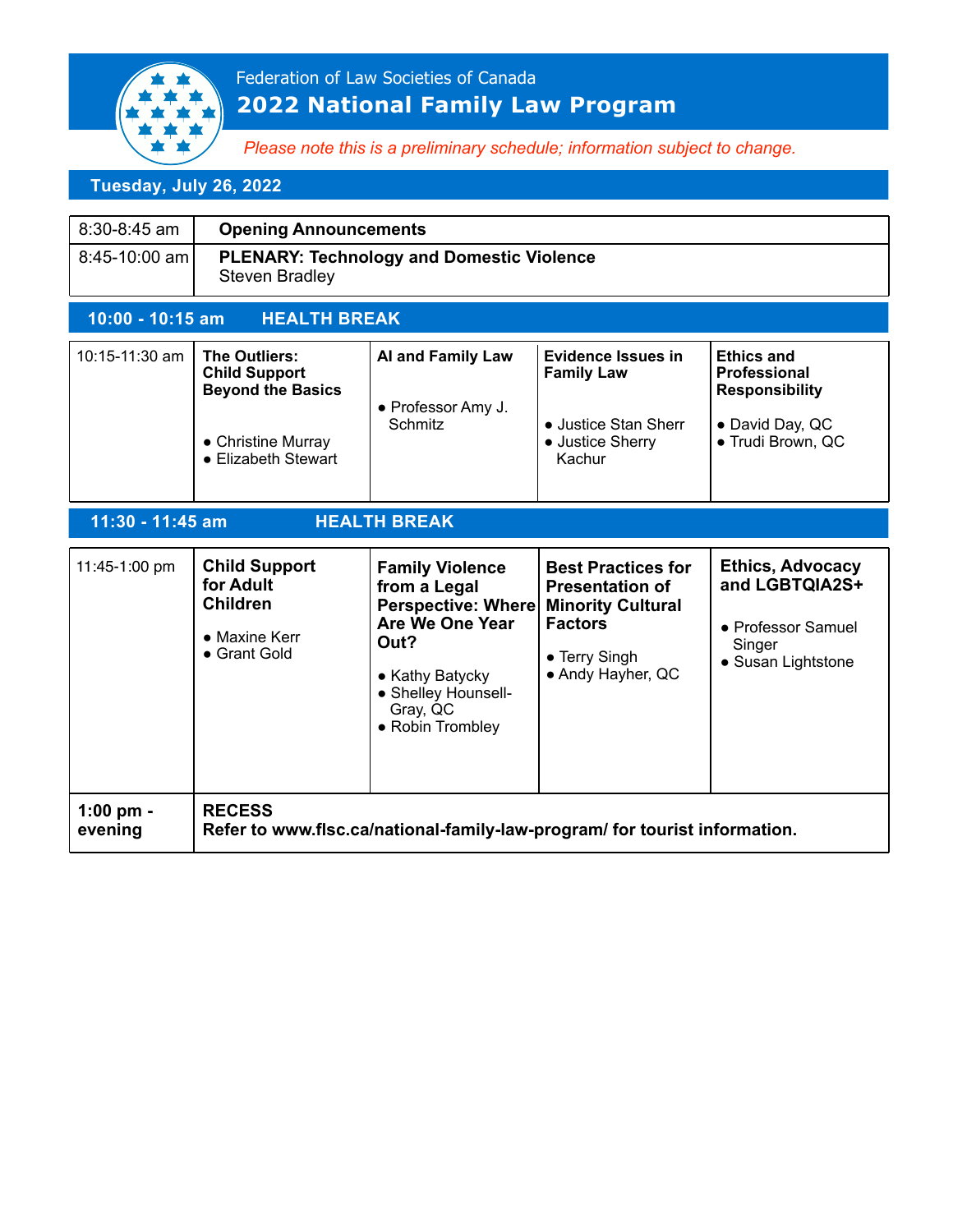

*Please note this is a preliminary schedule; information subject to change.*

| Wednesday, July 27, 2022                                                                                                                                                                                                        |                                                                                                                                                                                                |                                                                                                                                                                                                                              |                                                                                                                 |                                                                                                                                                                |
|---------------------------------------------------------------------------------------------------------------------------------------------------------------------------------------------------------------------------------|------------------------------------------------------------------------------------------------------------------------------------------------------------------------------------------------|------------------------------------------------------------------------------------------------------------------------------------------------------------------------------------------------------------------------------|-----------------------------------------------------------------------------------------------------------------|----------------------------------------------------------------------------------------------------------------------------------------------------------------|
| $8:30-8:45$ am                                                                                                                                                                                                                  | <b>Opening Announcements</b>                                                                                                                                                                   |                                                                                                                                                                                                                              |                                                                                                                 |                                                                                                                                                                |
| 8:45-10:00 am                                                                                                                                                                                                                   | PLENARY: There's a Train Coming: Artificial Intelligence, Technology, and Ethics<br>Professor Gary Marchant, Exec Director Centre for Law, Science and Innovation,<br>Arizona State University |                                                                                                                                                                                                                              |                                                                                                                 |                                                                                                                                                                |
| 10:00 - 10:15 am                                                                                                                                                                                                                | <b>HEALTH BREAK</b>                                                                                                                                                                            |                                                                                                                                                                                                                              |                                                                                                                 |                                                                                                                                                                |
| 10:15--11:45 am                                                                                                                                                                                                                 | <b>When Does Spousal</b><br><b>Support Stop and</b><br>Why?<br>· Rollie Thompson, QC<br>$\blacksquare$                                                                                         | <b>Review of Contempt</b><br><b>Motions Across</b><br><b>Canada (Provisionally</b><br>from 2015 to Present),<br><b>Focused Exclusively</b><br>on Custody and<br><b>Access Cases</b><br>• Katherine Cooligan<br>• Brad Yaeger | <b>Income</b><br><b>Determination for</b><br><b>Guideline Purposes</b><br>• Nikki Robar PWC<br>• Greg Walen, QC | Science,<br>Technology,<br><b>Privacy and Family</b><br>• Professor Gary<br>Marchant                                                                           |
| 11:45 am - 1:15 pm<br><b>LUNCH BREAK OR</b><br><b>LEGAL AID LUNCHEON hosted by Karen Wilford, Jill Perry and Rollie</b><br><b>Thompson, QC</b><br>Lunch provided if you sign up and attend. Sign-up sheets at registration desk |                                                                                                                                                                                                |                                                                                                                                                                                                                              |                                                                                                                 |                                                                                                                                                                |
| 1:15 - 2:30 pm                                                                                                                                                                                                                  | <b>Retroactive Child and</b><br><b>Spousal Support</b><br>• Greg Walen, QC<br>• Justice Melanie Kraft                                                                                          | <b>Child Protection-</b><br><b>Current Issues and</b><br><b>Developments</b><br>• Justice Stan Sherr<br>• Shelley Hounsell-<br>Grey, QC                                                                                      | <b>Business Valuation</b><br><b>Issues in Family</b><br>Law<br>• Kiu Ghanavizchian                              | <b>Online Dispute</b><br><b>Resolution ("ODR")</b><br>and Family Law<br>• Professor Amy<br>Schmitz                                                             |
| 2:30 - 2:45 pm                                                                                                                                                                                                                  | <b>HEALTH BREAK</b>                                                                                                                                                                            |                                                                                                                                                                                                                              |                                                                                                                 |                                                                                                                                                                |
| 2:45-4:00 pm                                                                                                                                                                                                                    | <b>Spousal Support for</b><br>Men<br>• Prof. Claire Houston                                                                                                                                    | <b>Aboriginal Child</b><br><b>Welfare / TRC Calls</b><br>to Action<br>• Katrina Harry<br>• Heather McNeill, QC<br>• Maggie Wente                                                                                             | <b>Tort Claims in</b><br><b>Family Litigation</b><br>• Mary Jo Maur                                             | <b>Department of</b><br><b>Justice Action</b><br><b>Committee on</b><br><b>Access to Justice</b><br>• Carolyn Elliott-<br>Magwood<br>• Christopher<br>Crighten |
| 4:00 pm                                                                                                                                                                                                                         | <b>The NFLP Call For Papers</b>                                                                                                                                                                |                                                                                                                                                                                                                              |                                                                                                                 |                                                                                                                                                                |
|                                                                                                                                                                                                                                 |                                                                                                                                                                                                |                                                                                                                                                                                                                              |                                                                                                                 |                                                                                                                                                                |

| $6:00 \text{ pm}$ | <b>Reception Dinner and Entertainment:</b>                                       |
|-------------------|----------------------------------------------------------------------------------|
| onwards           | Magical Night at Whistler Mountain Roundhouse. Take the Gondola up the mountain. |
|                   | Tickets can be purchased online at www.flsc.ca/national-family-law-program/      |